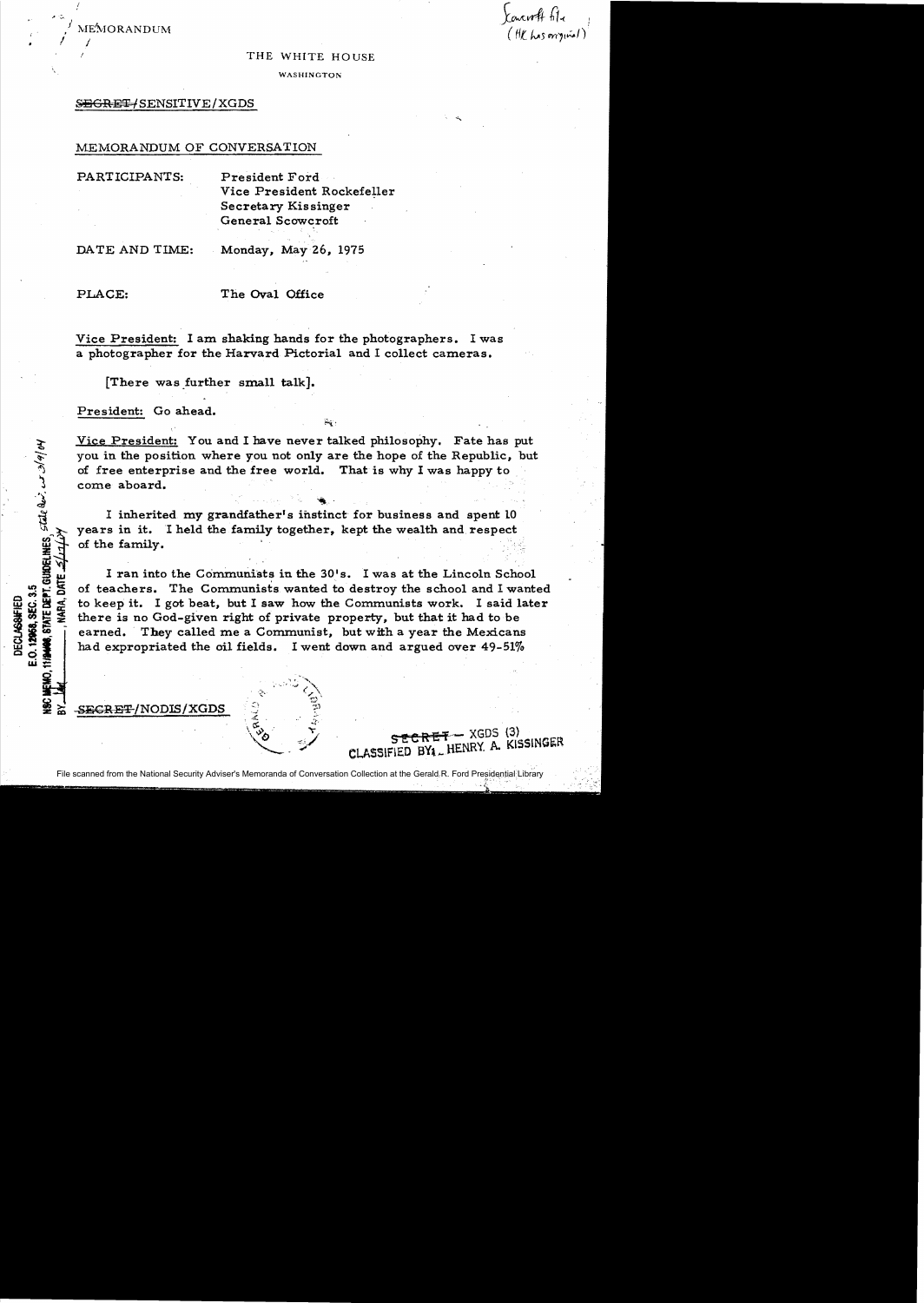### $S$ <del>discript</del>/nodis/xgds -2- $\sim$

ownership. They wouldn't give because it was a matter of pride. I went to Roosevelt about it because I thought we had to meet those countries' concerns. That is how I got into government. At the San Francisco Conference we forced acceptance of Article 51 of the UN Charter because we had an alliance with Latin America. largely because I had worked with them. Alger Hiss and Leo Pazvolsky opposed me. I didn't dare tell Stettinius. They thought I was a fascist because I wanted Argentina in the United Nations.

The next issue was Ike. Truman had been terrific. Ike was dominated by Humphrey and Dulles. Humphrey was very conservative. I got together a group  $--$  which included Henry  $--$  to get some concept which would appeal to the hope of the world. We came up with Open Skies. They decided not to use it, but each other country had a plan so they had to call for me and Ike made the speech.

The war saved Roosevelt's program which otherwise would have been a disaster.

Now we don't have a war to bail us out. The Communists run a third of the world and much of the rest is Fabian socialist. I set up the Critical Choices group because we are running out of raw materials and getting the Club of Rome syndrome of no growth and ecology. We have the oil boycott, the food shortage, the recession, unemployment  $-$ - and no war to pull us out. But God has given us a break. With higher prices we can pull ourselves out if we have a goal. You gave us one with energy selfsufficiency. We have a left-wing Congress dominated by Burton. If by 1976 private enterprise has not pulled us out, they will say it has failed and we would go the way of Britain.

Kissinger: This is why the 1976 election is so crucial.

Vice President: Doesn't matter who is the Democratic nominee. Burton is a Communist.

[The President and Vice President then conferred alone.]

 $\tau$  ...  $\tau$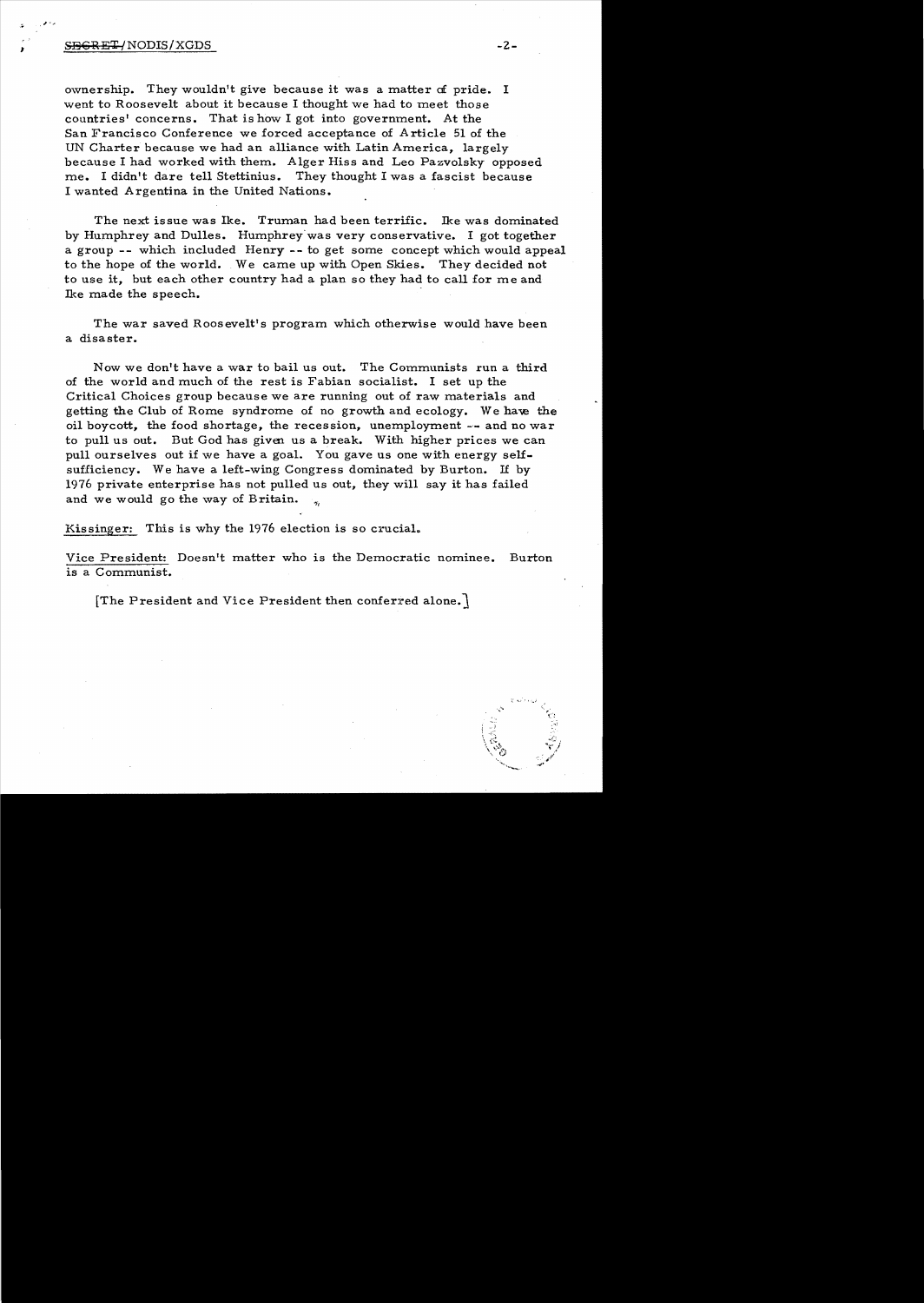$P/UP/K$ 26 May 25 VP 2 - That hands for photographies. I was photographs for a Huncol Pretorial & De called E (Smal Tuck)  $P|$  Goodmal rp you + I have more touted photograph. Fets they just jumment position where you with only a tripped chequen, but of for entrying + c for condela Mod why thoppy to come about I interest in pour efather's instruct for considera-+ sport 10 ps in it. I hold family gritter, hopt unanish & voy of / anch. In un antic Christian c Zo i. Louito short f texterne trusts wonted to chating a retard a furnishing to Roy it. I got bruth but I some have consto week. I said hater three me goed - given ungut J purite prejusty hat that it had to be laved. Thy carried me a count, but when a year a traping had yourgenous can follo dement Dom + argued once 49-51 % anivelesting. They modelnt grock hunse it a motter of pard. I mont to possible render the more & the un had to meet those countries concerns That have Jegest into part. In S.F. in found ontite 51, becomes un had alliance af Litt, longely because & had worked w/ them. Olyce And of he Regrowthy opposed me, I do but down the stilling Tuy that Iwas a for and warm In all Organition in CM.

**DECLASSIFIED** E.O. 12058, SEC. 3.5 NSC MEMO, 11/24/98, STATE DEPT. GUIDELINES State Review 3/2/04  $BY$ **NARA, DATE**  $\frac{1}{2} \mu$